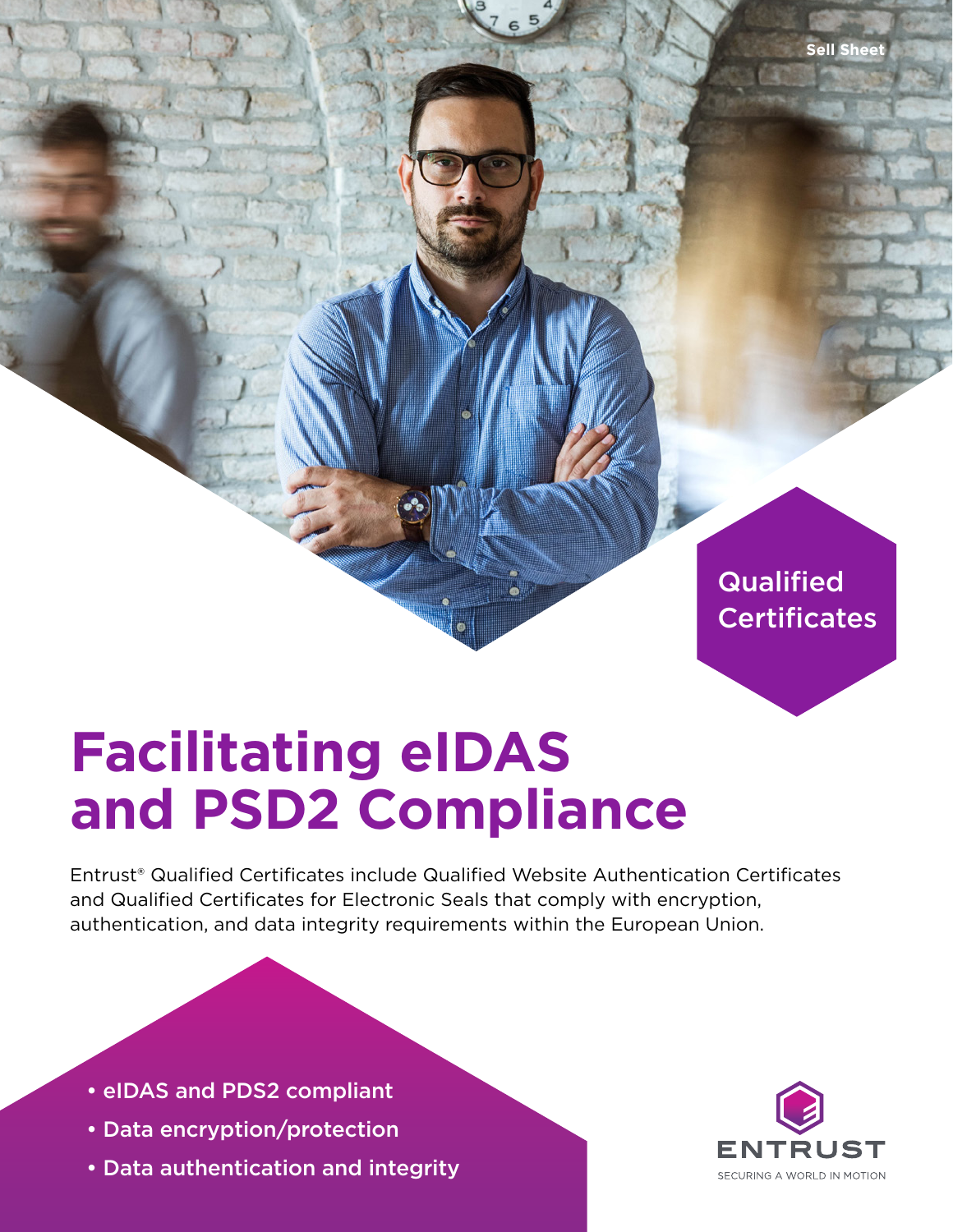#### **SOLUTION HIGHLIGHTS**

## **Broad range of certificates**

With Entrust, you can get all of the certificate types you need from one source. Our offerings include standard TLS/SSL certificates, more advanced EV multi-domain TLS/SSL certificates, and specialty certificates for secure email, code-signing, device authentication, or document signing.

#### **[TLS/SSL](https://www.entrustdatacard.com/products/categories/ssl-certificates)**

- Advantage OV
- Standard OV
- Wildcard OV
- Multi-domain OV
- Multi-domain EV
- Private

#### **Digital Signing Certificates**

- Document Signing
- Code Signing
- S/MIME
- Mobile Device
- Verified Mark Certificate (VMC)

#### Qualified Certificates

- PSD2 QWAC
- eIDAS QWAC
- PSD2 QSealC

## **eIDAS and PSD2 compliance**

Both eIDAS and PSD2 standards are aimed at enhancing trust in electronic transactions across the European Union (EU). eIDAS applies to any business, whereas PSD2 rules are specific to EU banking/financial services institutions.

The European Banking Authority (EBA) recommends the parallel use of PSD2-compliant Qualified Website Authentication Certificates (QWACs) and QSeal Certificates (QSealCs), which makes it possible to provide greater transparency and proof of data integrity to Account-Servicing Payment Service Providers (ASPSPs) for the following types of organizations:

- Account Information Service Providers (AISPs)
- Payment Initiation Service Providers (PISPs)
- Card Based Payment Instrument Issuers (CBPIIs)

This also ensures that:

- The communication is secure
- The data submitted originates from the Payment Service Provider (PSP) identified in the certificate

Entrust Europe is recognized across all EU and EEA countries as a QTSP and has undergone the appropriate eIDAS conformity assessments in order to be able to provide Qualified Certificates for Website Authentication and QSeal Certificates for PSD2 compliance.

## **[Read more about PSD2](https://www.entrustdatacard.com/products/authentication/psd2)**

**LEARN MORE AT ENTRUST.COM**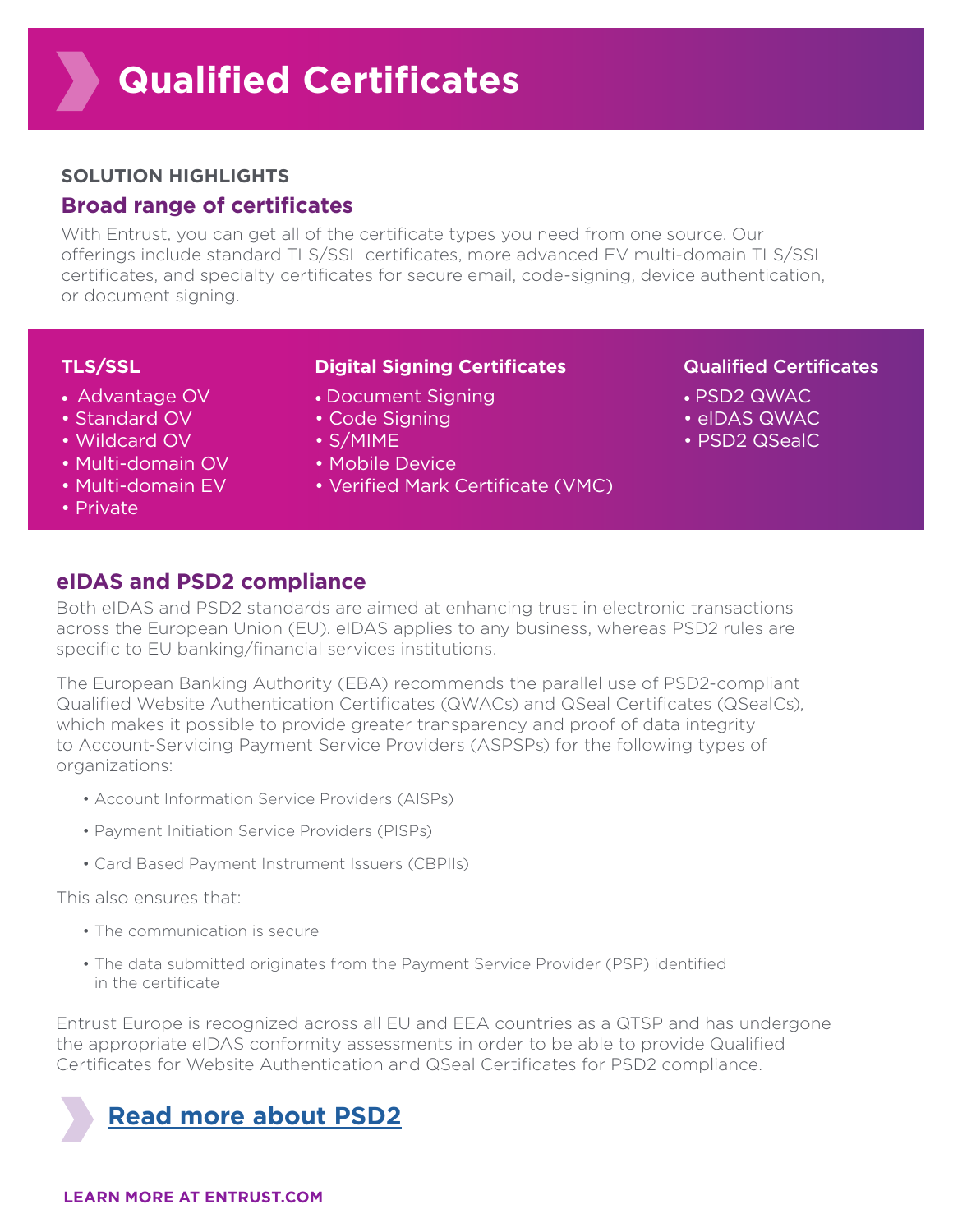#### **HOW IT WORKS**

## **Qualified Website Authentication Certificates (QWACs)**

Protect sensitive in-transit information in compliance with PSD2 and eIDAS

#### PSD2 QWACs (financial institutions)

Our PSD2 QWACs enable organizations – specifically financial services institutions and PSPs – to get the highest level of trust and identity assurance in accordance with PSD2 regulations.

- This highest level of authentication is required to secure the open banking APIs used for transferring private data when making payments or transferring money.
- PSD2 QWACs are required for website authentication so Account Servicing Payment Services Providers (ASPSPs) and Third Party Providers (TPPs) can be certain of each other's identity.

#### Verification requirements

PSD2 QWAC certificates follow the EV verification guidelines and require the following additional information:

- 1. Authorization number of the TPP, found in the public registers of the NCA
- 2. The role(s) of the TPP, which may be one or more of the following:
	- ASPSP
	- PSIP
	- AISP
	- Issuing of card-based payment instruments
- 3. Name of the competent authorities where the TPP is registered
- 4. Name of the issuing CA/QTSP is also listed on the certificate
- 5. Traditional EV certificate requirements:
	- Name of certificate owner
- Domain verification
- Organization identity
- Legal identity of organization controlling the website
- Validity period

#### eIDAS QWACs (non-financial institutions)

Our eIDAS QWACs:

- Enable all organizations to provide high assurance certificates for online transactions in accordance with eIDAS standards.
- Encrypt sensitive data and identify European organizations to users.

#### Verification requirements

eIDAS QWACs follow the same EV verification guidelines as PSD2 QWACs, plus they require a face-to-face validation with a company's legal representative.

## **KEY FEATURES & BENEFITS QWACs (PSD2 AND eIDAS)**

- PSD2 and eIDAS compliant
- End-to-end data encryption between the server and client
- Strongest security, meeting latest guidelines:
	- SHA-2/2048-bit keys
	- 128-256-bit encryption
	- Supports RSA encryption algorithms
- Authentication and integrity
- Unlimited reissues
- Unlimited server licenses
- Up to 250 SANs supported
- 13-month term
- • [Centrally managed in E](https://www.entrustdatacard.com/-/media/documentation/datasheets/sl20-1002-002_ecs_solution_datasheet.pdf?la=en&hash=2D7FED23558D666AE7EC15972F1E5762)ntrust Certificate Services (ECS) portal

#### **LEARN MORE AT ENTRUST.COM**